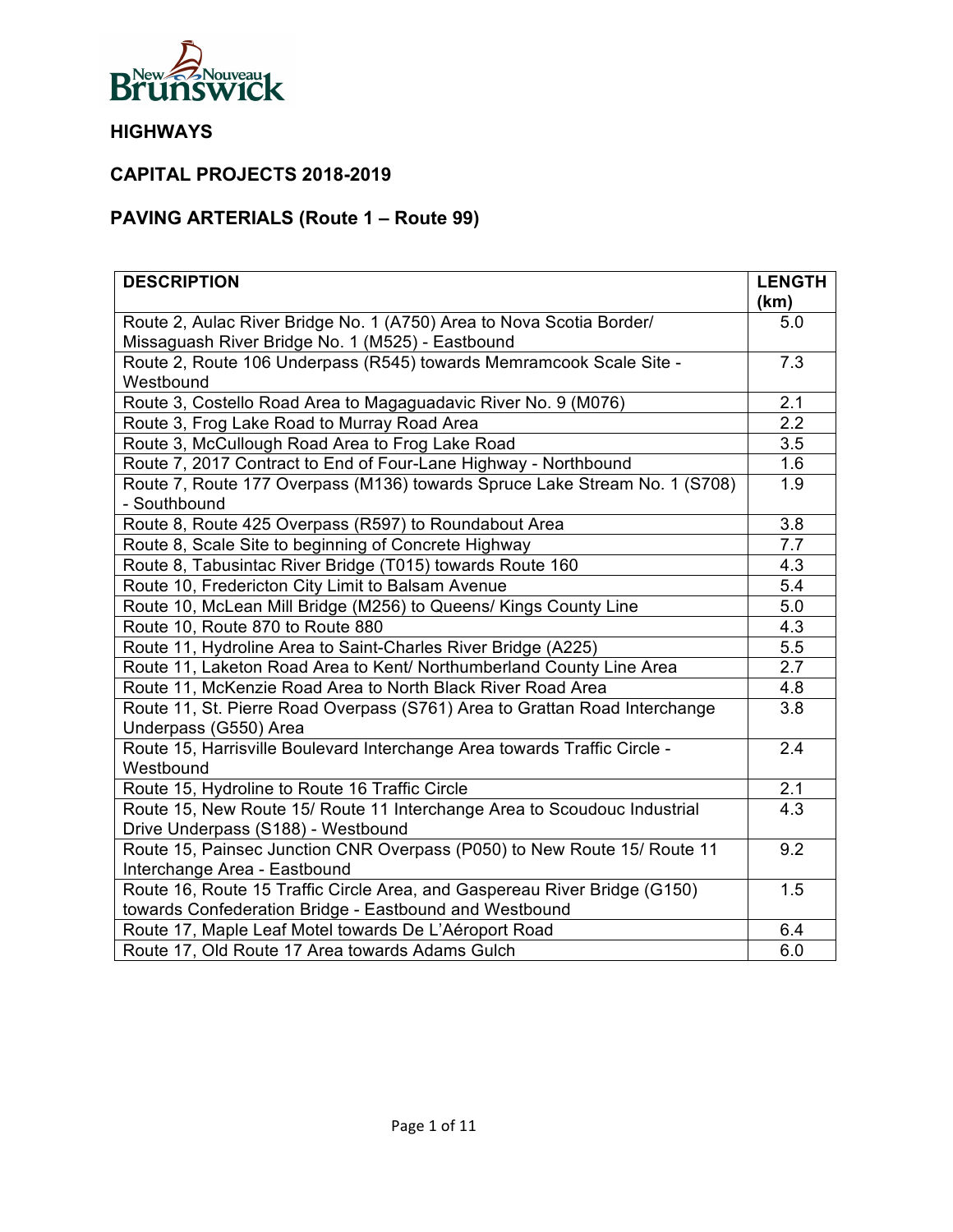

## **CAPITAL PROJECTS 2018-2019**

# **PAVING ARTERIALS (Route 1 – Route 99) (cont'd)**

| Route 17, Restigouche/ Victoria County Line Area to Magee Road Area | 9.4 |
|---------------------------------------------------------------------|-----|
| Route 17, Route 11 to Pollock Road Area                             | 6.5 |
| Route 17, Violette Brook (V700) Area towards Big Fork Road          | 4.6 |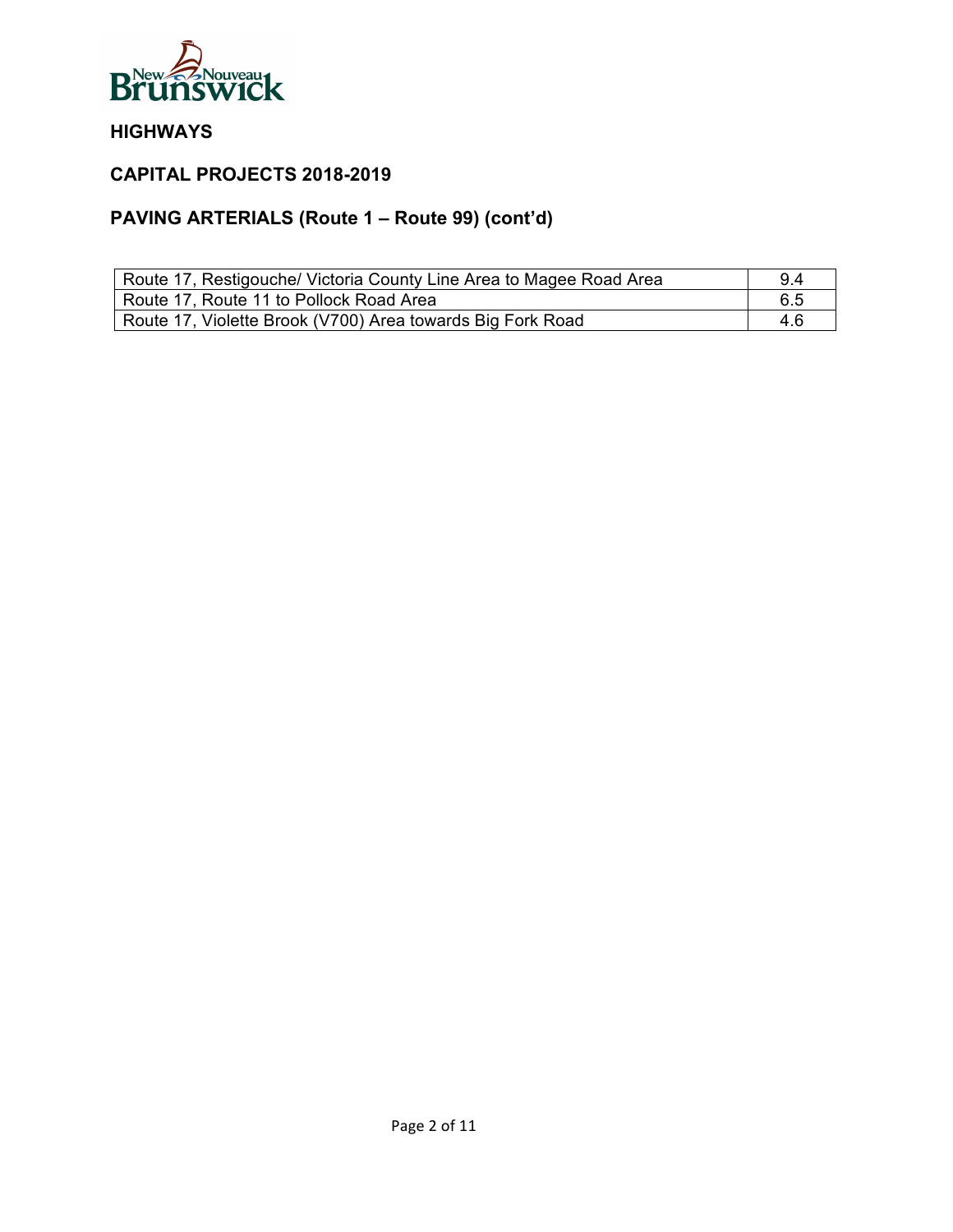

## **CAPITAL PROJECTS 2018-2019**

# **PAVING COLLECTORS (Route 100 – Route 199)**

| <b>DESCRIPTION</b>                                                           | <b>LENGTH</b> |
|------------------------------------------------------------------------------|---------------|
|                                                                              | (km)          |
| Route 101, Noble Road Area to 2012 Contract                                  | 4.4           |
| Route 102, Gagetown Village Limit towards Queenstown Wharf Road              | 6.2           |
| Route 105, 2016 Contract to Upper Kent Road                                  | 4.0           |
| Route 105, Hansen Gulch (H255) Area to Tobique River Dam No. 1 (T390)        | 2.6           |
| Route 105, Sheffield/ Maugerville Parish Line Area to Church Road            | 5.8           |
| Route 107, Beaver Brook Road Area to West Glassville Road Area               | 2.4           |
| Route 107, Route 580 towards Beaver Brook Road                               | 1.0           |
| Route 108, 2017 Contract towards Parker Road                                 | 3.8           |
| Route 109, Corey Road Area to Sunset Lane                                    | 4.6           |
| Route 111, Base Road Area to Old Gardner Creek Road                          | 4.6           |
| Route 112, Montgomery Brook (M590) to Keenan Road                            | 7.0           |
| Route 117, Hortons Creek (H650) to Little Black River Bridge (L330)          | 4.8           |
| Route 127, Clark Road to Glebe Road Area                                     | 7.9           |
| Route 130, Route 590 Area to Route 2 Underpass (H357)                        | 1.6           |
| Route 130, Stacey Road Area to St. John River Bridge (F470)                  | 4.9           |
| Route 130, St. John River Bridge (H710) to Route 590 Area                    | 2.7           |
| Route 134, 2017 Contract to Despres Road                                     | 1.7           |
| Route 134, Kierstead Road Area towards Sawdust Road                          | 3.9           |
| Route 134, St. Louis-de-Kent Village Limit to Route 117                      | 2.6           |
| Route 150, Route 160 Area to Frigault Road Area                              | 3.1           |
| Route 161, Route 120 Area to Clair Village Limit                             | 2.4           |
| Route 175, Pocologan School Cross Road Area to New River Bridge No.1 (N245)  | 2.7           |
| Route 175, Red Head Road to Causeway Cross Road Area                         | 1.5           |
| Route 176, C.K. Justason Road Area to Blacks Harbour Village Limit           | 3.7           |
| Route 198 (Prospect Street Extension), Begin Concrete Median Barrier to End  | 0.9           |
| Concrete Median Barrier - Westbound                                          |               |
| Route 198 (Prospect Street Extension), Route 102 to Hanwell Road - Eastbound | 2.8           |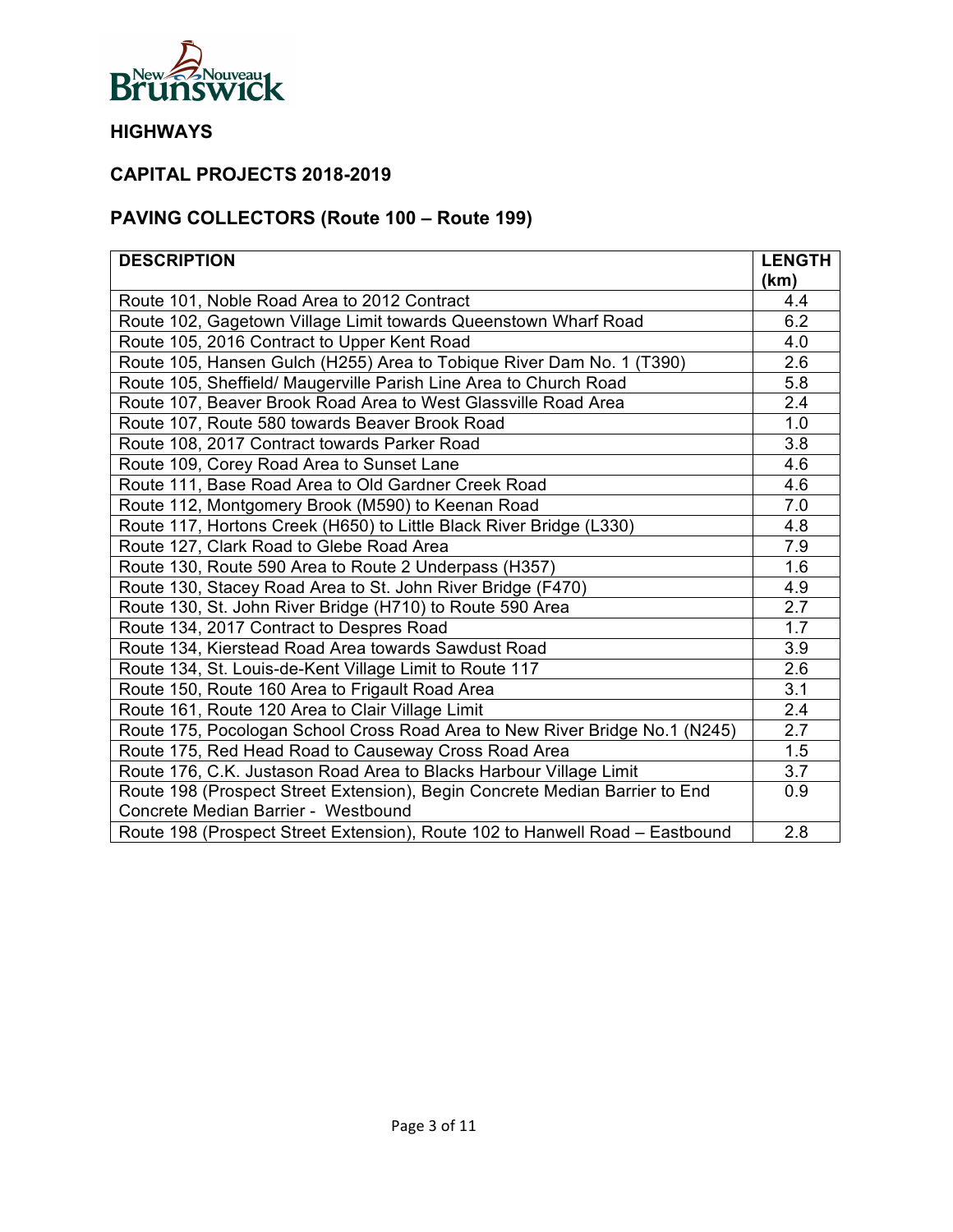

## **CAPITAL PROJECTS 2018-2019**

# **PAVING – LOCALS (Route 200 – Route 999 and Named Roads)**

| <b>DESCRIPTION</b>                                                            | <b>LENGTH</b>    |
|-------------------------------------------------------------------------------|------------------|
|                                                                               | (km)             |
| Beardsley Road, Pine Street to Tamarack Street                                | 1.3              |
| Marble Street, Centreline of Route 1 to Aiton Road                            | 0.9              |
| Nevers Road, Route 102 to Route 2/ Route 7 Interchange                        | 3.5              |
| Old Bay Road, Route 170 to Ledge Road                                         | 2.6              |
| Pattison Street, Parker Road to Brenan Avenue (Scoudouc Industrial Park Area) | 0.5              |
| Pine Glen Road, Gravel Road Area to Dawson Road                               | 4.5              |
| Route 215, Saint-François-de-Madawaska Village Limit towards Beaulieu Road    | 4.8              |
| Area                                                                          |                  |
| Route 315, LaPlante Road to Route 11 Interchange                              | 0.3              |
| Route 320, Route 11 to 2017 Contract                                          | 1.7              |
| Route 340, Springfield Road Area towards Church Road                          | 1.0              |
| Route 345, Route 113 to Route 11                                              | $\overline{7.2}$ |
| Route 385, Barrett Lane Area towards Max Blue Road                            | 3.0              |
| Route 395, Cedar Turn Brook Area to Route 109                                 | 6.0              |
| Route 430, Railway Crossing Area to Stella Street Area                        | 3.5              |
| Route 480, Piquette Road to Route 11 Interchange Area                         | 3.4              |
| Route 505, Route 475 toward Côte-Sainte-Anne Road                             | 1.4              |
| Route 515, De La Traverse Road Area towards McLean Brook No. 1 (M254)         | 4.1              |
| Area                                                                          |                  |
| Route 535, Route 115 towards Murray Road                                      | 2.0              |
| Route 590, Route 130 Intersection Area to Estey Road Area                     | 2.8              |
| Route 620, Fredericton City Limit to Nashwaak Stream (E750), and Nashwaak     | 10.9             |
| Stream (E750) towards Hurlett Road                                            |                  |
| Route 620, Lower Woodlands Road Area towards Upper Woodlands Road Area        | 1.6              |
| Route 630, Barber Dam Road Area to York/ Charlotte County Line Area           | 5.8              |
| Route 630, York/ Charlotte County Line Area                                   | 0.3              |
| Route 635, Depot Road towards N. McLean Road                                  | 1.6              |
| Route 785, Alex Jack Detour Road to Route 175                                 | 2.9              |
| Route 790, Maces Basin (M006) to Maces Bay Road                               | 3.0              |
| Route 865, Drury Cove Road Area to Cumberland Road Area                       | 1.7              |
| Route 890, Route 1 Underpass (S471) to Irving Scale Site                      | 0.4              |
| Route 970, Route 15/ Route 16 Traffic Circle Area                             | 0.4              |
| Turgeon Road, Railway Crossing Area to Route 11 (1.1 km from Route 134)       | 1.7              |
| Wheeler Road, Aiton Road to end of designation                                | 1.7              |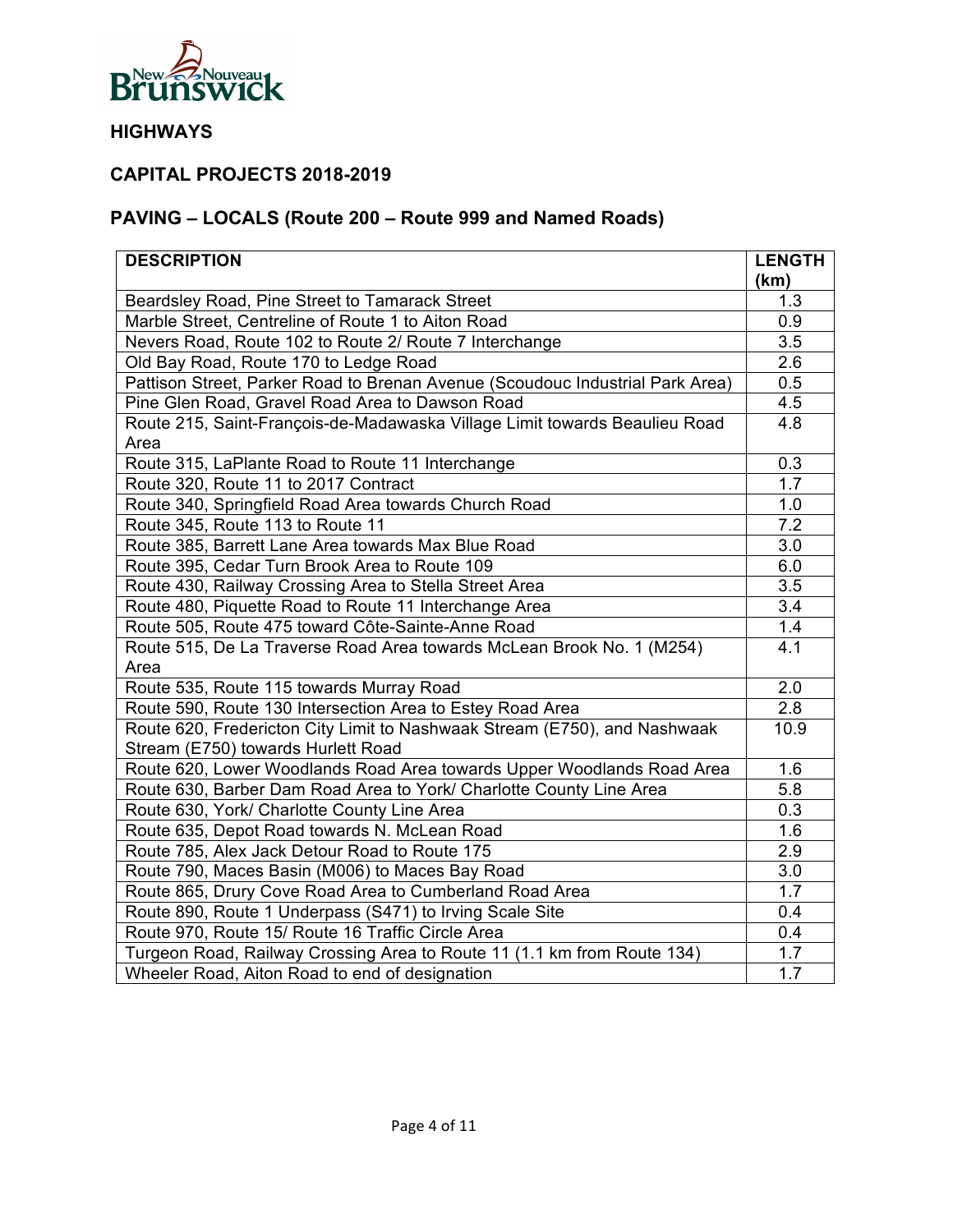

## **CAPITAL PROJECTS 2018-2019**

#### **WILDLIFE MANAGEMENT**

| <b>DESCRIPTION</b>                                         | <b>LENGTH</b><br>(km) |
|------------------------------------------------------------|-----------------------|
| Route 11, Turgeon Road to Belledune River – Wildlife Fence |                       |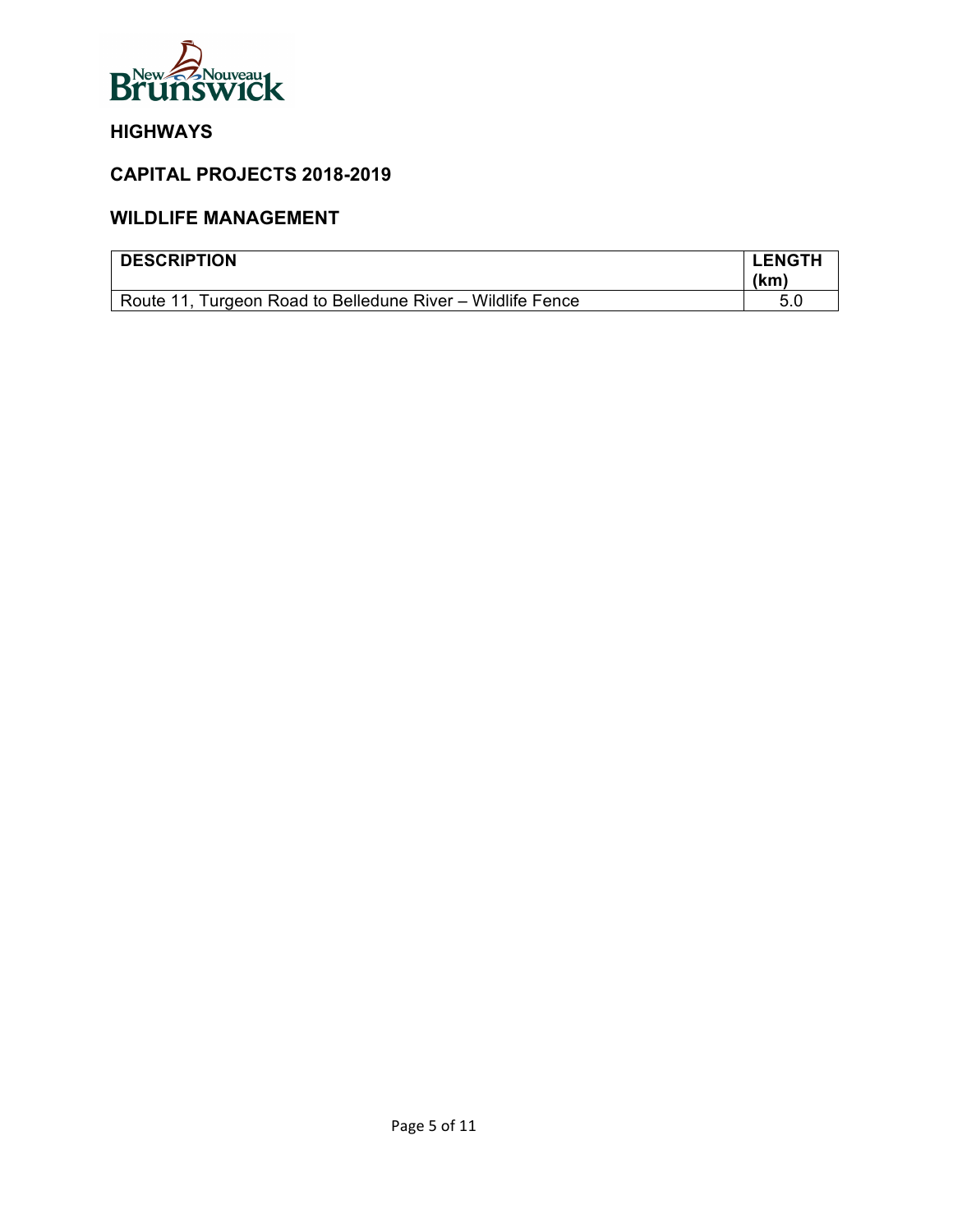

### **CAPITAL PROJECTS 2018-2019**

#### **GRADING**

| <b>DESCRIPTION</b>                                               | <b>LENGTH</b><br>(km) |
|------------------------------------------------------------------|-----------------------|
| North Tetagouche Road - Curve Realignment                        | 1.0                   |
| Route 100 (Rothesay Avenue), Rothesay Road Intersection          |                       |
| Route 105, Currie Mountain towards Route 104 (Multi-Year)        | 2.9                   |
| Route 385, Little Lawson Brook Area to Four Mile Brook Area      | 1.8                   |
| Route 885, Route 890 Intersection                                |                       |
| West River Road, Argosy Road Area towards Kelly Road (Carryover) | 0.7                   |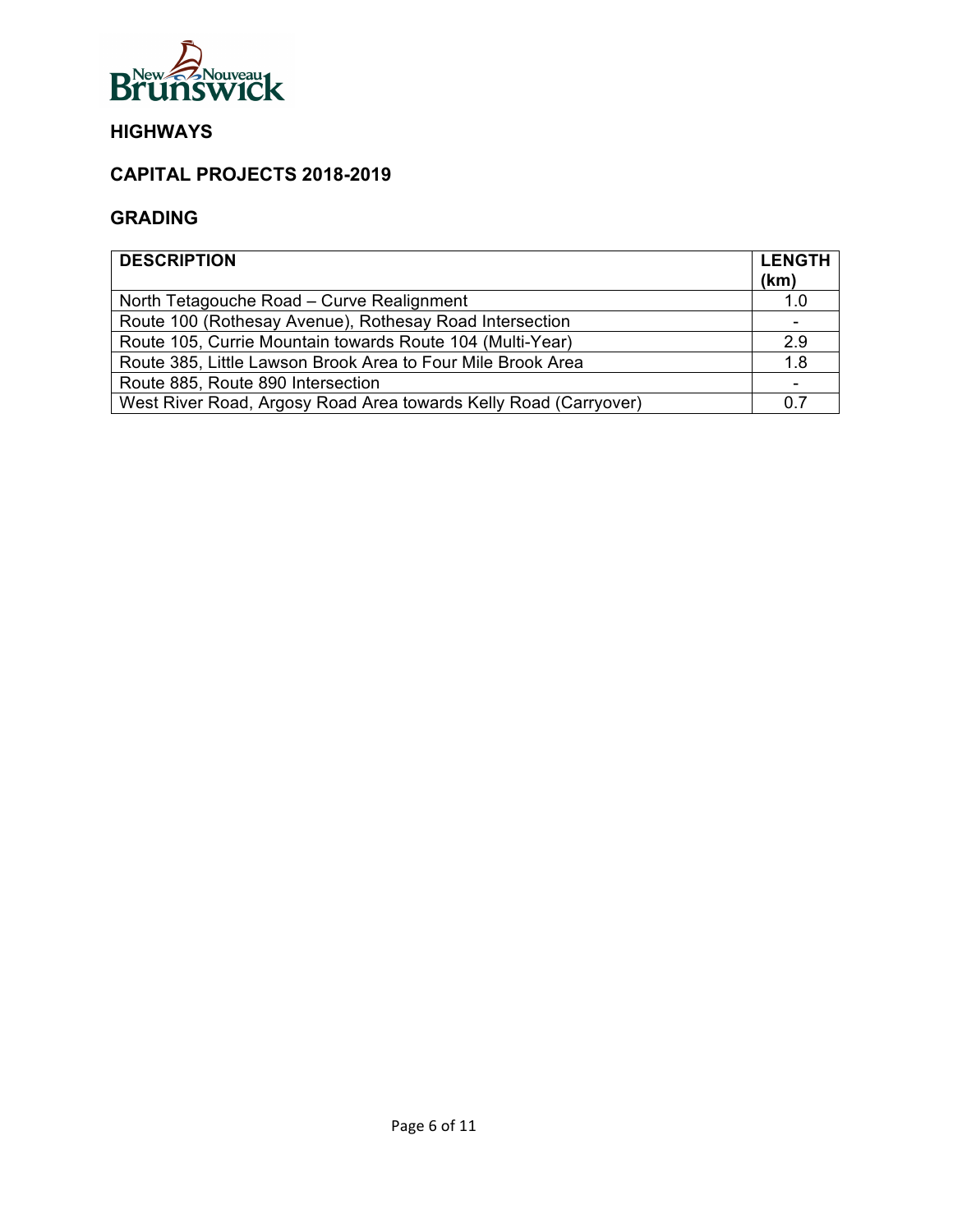

### **CAPITAL PROJECTS 2018-2019**

# **LARGE CULVERTS**

| <b>DESCRIPTION</b>                                                  | <b>LENGTH</b><br>(km) |
|---------------------------------------------------------------------|-----------------------|
| Carters Brook North (WS21), Route 935 (Carryover)                   |                       |
| Cormier Village Road Culvert (WU17)                                 |                       |
| Fisher Brook Culvert No. 1 (YS20), Route 8 (Carryover)              |                       |
| Gaspereau Creek No. 1 (G132), Route 116                             |                       |
| Route 7, Culvert No. 4 (QP05) & Route 7 Culvert No. 5 (QP06)        |                       |
| Route 7, Culvert No. 14 (SS05) & Acamac Backland Road Culvert No. 1 |                       |
| (SS14) (Carryover)                                                  |                       |
| Route 102 Culvert No. 28 (YE03)                                     |                       |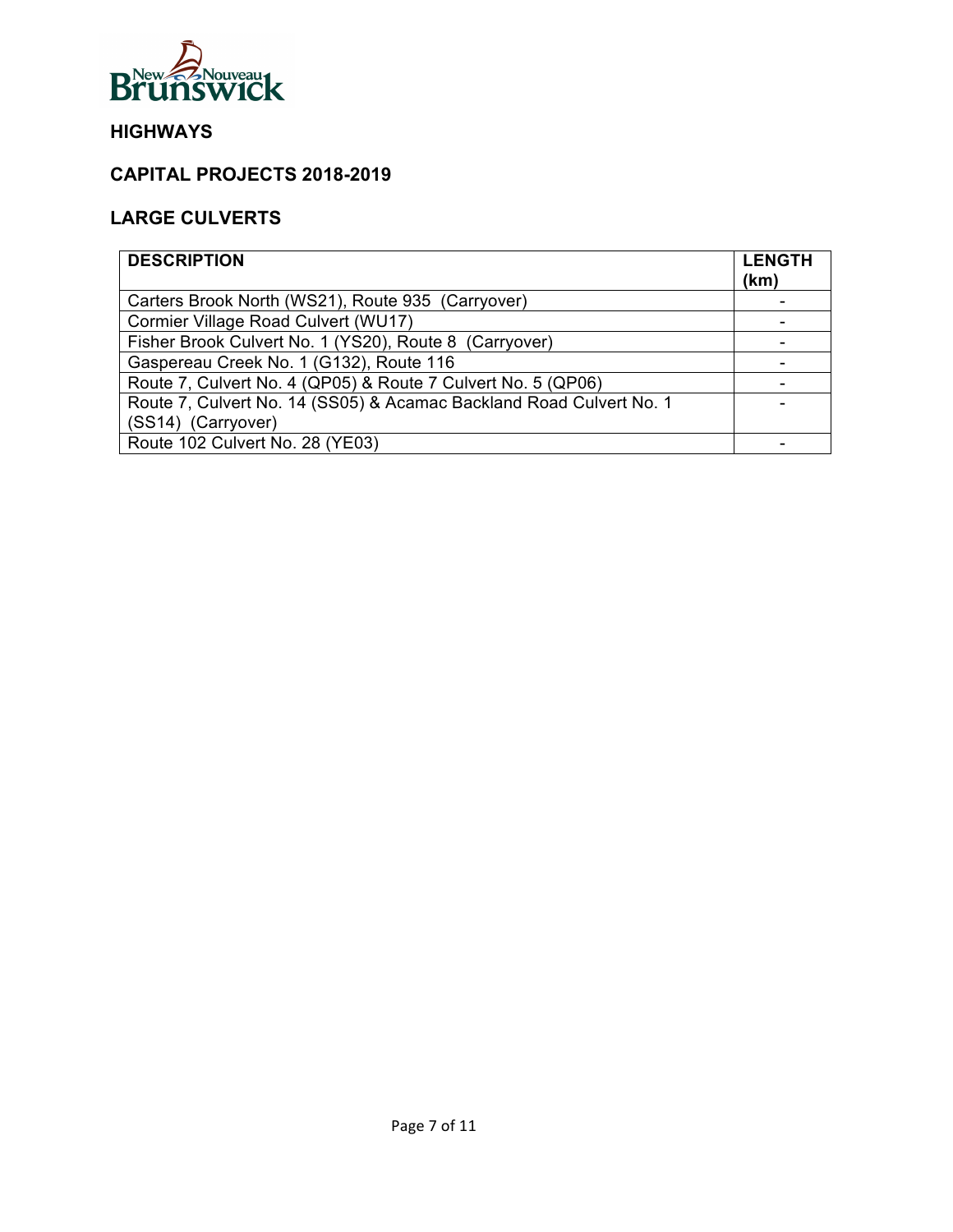

## **BRIDGES**

## **CAPITAL PROJECTS 2018-2019**

#### **BRIDGES**

| <b>DESCRIPTION</b>                                                          | <b>LENGTH</b><br>(km) |
|-----------------------------------------------------------------------------|-----------------------|
| Bear Creek No. 1 (B247), Aboujagane Road (Carryover)                        |                       |
| Black River No. 3.5 (B552), Route 11                                        |                       |
| Florenceville Bridge (F470), Route 130/Centreville Road - Phase 1           |                       |
| Rehabilitation (Carryover)                                                  |                       |
| Florenceville Bridge (F470), Route 130/Centreville Road - Phase 2           |                       |
| Rehabilitation (Multi-Year)                                                 |                       |
| Jonathan Creek No. 4 (West, J565), Bingham Drive/Berry Mills Road           |                       |
| Kennebecasis River No. 6 (K250), Route 114                                  |                       |
| Little Buctouche River No. 1 (L345), Route 134 - Phase 2 (Carryover)        |                       |
| Little Tracadie No. 2 (L695), Route 365 (Carryover)                         |                       |
| Lorneville Creek No. 1 (L835), Lorneville Road                              |                       |
| Luke Brook No. 3 (L952), Des Leger Road (Carryover)                         |                       |
| Magaguadavic River No. 1 (M060), South Street (Multi-Year)                  |                       |
| Penniac Stream No. 5 (P270), Penniac Road (Multi-Year)                      |                       |
| Rabbit Brook No. 1 (R003), Route 15 (Wheeler Boulevard) - Multi-Year        |                       |
| Ryan Brook (R675), Route 107                                                |                       |
| St.Leonard - Van Buren International Bridge (S752), Route 17                |                       |
| Sullivan Creek No. 1 (S883), Temple Road (Multi-Year)                       |                       |
| Tetagouche River No. 2 (T205), Route 315 (Carryover)                        |                       |
| Tobique River Bridge No. 1 (T390), Route 105 - Phase 2 Rehabilitation       |                       |
| (Carryover)                                                                 |                       |
| Tobique River Bridge No. 4 (T400), Route 108/Route 390 - Rehabilitation     |                       |
| (Carryover)                                                                 |                       |
| Tobique River Bridge No. 5 (T405), Riley Brook - Rehabilitation (Carryover) |                       |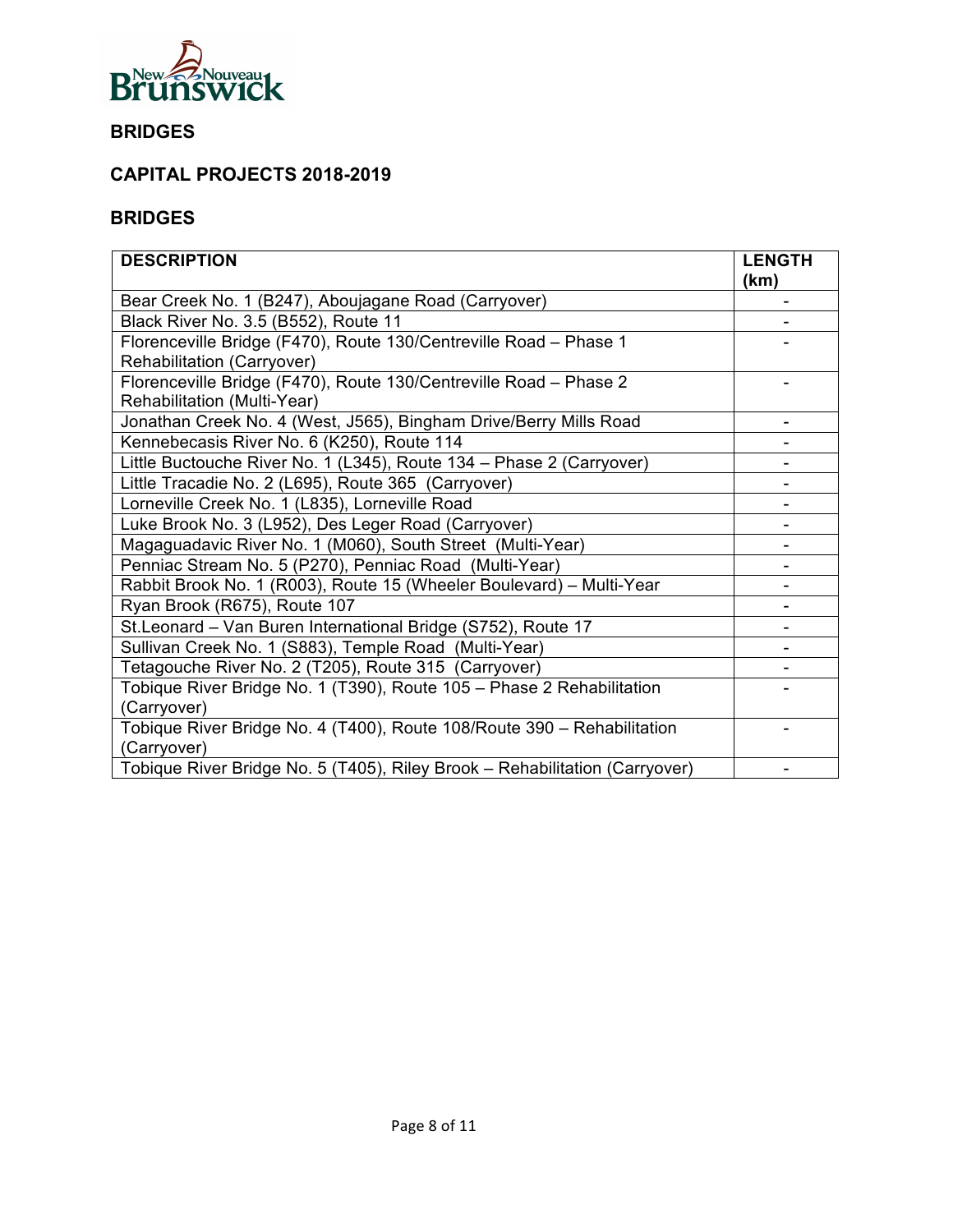

### **CAPITAL PROJECTS 2018-2019**

#### **MAJOR PROJECT AREAS**

| <b>DESCRIPTION</b>                                                          | <b>LENGTH</b><br>(km) |
|-----------------------------------------------------------------------------|-----------------------|
| Route 105, Two Nations Crossing Roundabout                                  |                       |
| Route 108, Merritt Brook to Route 395 (Grading & Paving)                    | 2.6                   |
| Route 108, Plaster Rock to Renous, Halfway Inn to Fowler Mountain (Grading) | 2.7                   |
| (Carryover)                                                                 |                       |
| Route 108, Railway Crossing Area (Carryover)                                | 1.1                   |
| Route 117 Roundabout, Miramichi (Carryover)                                 |                       |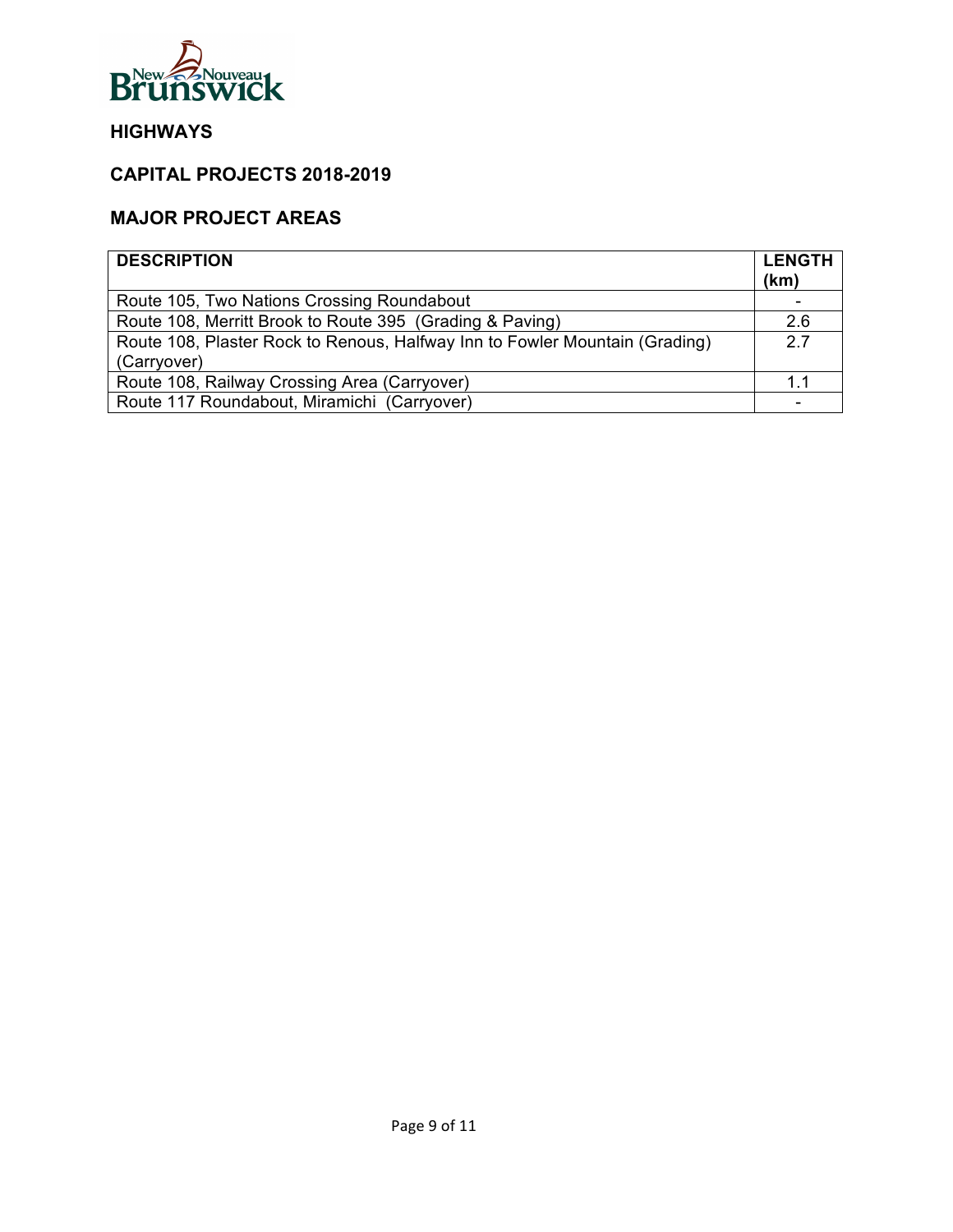

# **FEDERAL-PROVINCIAL COST-SHARED PROJECTS**

### **CAPITAL PROJECTS 2018-2019**

#### **PROJECTS**

| <b>DESCRIPTION</b>                                                    | <b>LENGTH</b><br>(km)    |
|-----------------------------------------------------------------------|--------------------------|
| Routes 8 & 11, Centennial Bridge (Miramichi River Bridge No. 1, C244) |                          |
| Phase 3 Rehabilitation (Carryover)                                    | $\overline{\phantom{m}}$ |
| Phase 4 Rehabilitation (Multi-Year)                                   |                          |
|                                                                       |                          |
| Route 11, Glenwood to Miramichi Bypass                                |                          |
| Glenwood Area to O'Donnell Road Area, Clearing (Carryover)            | 4.6                      |
| Glenwood Area to O'Donnell Road Area, Grading                         | 4.0                      |
| O'Donnell Road to South Napan Road, Clearing                          | 3.0                      |
| South Napan Road to Miramichi, Clearing                               | 4.0                      |
|                                                                       |                          |
| <b>Petitcodiac - Bridge &amp; Channel Construction</b>                |                          |
| Petitcodiac River Bridge No. 1.5 - Deck (Multi-Year)                  | L,                       |
| Petitcodiac River Bridge No. 1.5 - Substructure & Detour Construction |                          |
| (Carryover)                                                           |                          |
| Petitcodiac River Bridge No. 1.5 - Superstructure (Carryover)         | Ξ.                       |
|                                                                       |                          |
| Route 11, Route 15 to Shediac River                                   |                          |
| <b>Final Connections (Carryover)</b>                                  |                          |
| Route 15/ Route 132 Scoudouc Interchange Modifications                |                          |
|                                                                       |                          |
| Route 11, Shediac River to Cocagne River                              |                          |
| Babineau Road Area to Cocagne River Area, Grading (Carryover)         |                          |
| Shediac River Bridge No. 1.5 West (S281) (Multi-Year)                 |                          |
| Viaduct Road Underpass (B006) (Multi-Year)                            |                          |
|                                                                       |                          |
| Route 11, Cocagne River to Little Bouctouche River                    |                          |
| Babineau Road Area to Cocagne River Area, Grading (Carryover)         |                          |
| Cocagne River to Ward Road Area, Grading                              | 10.0                     |
| Cocagne Sud Road Interchange Area, Grading & Paving                   |                          |
| Cormier Cross Road Area to Ward Road Area, Grading (Carryover)        |                          |
| North Cocagne Road Underpass (S545) & South Cocagne Road Underpass    |                          |
| (S545), Detour Construction                                           |                          |